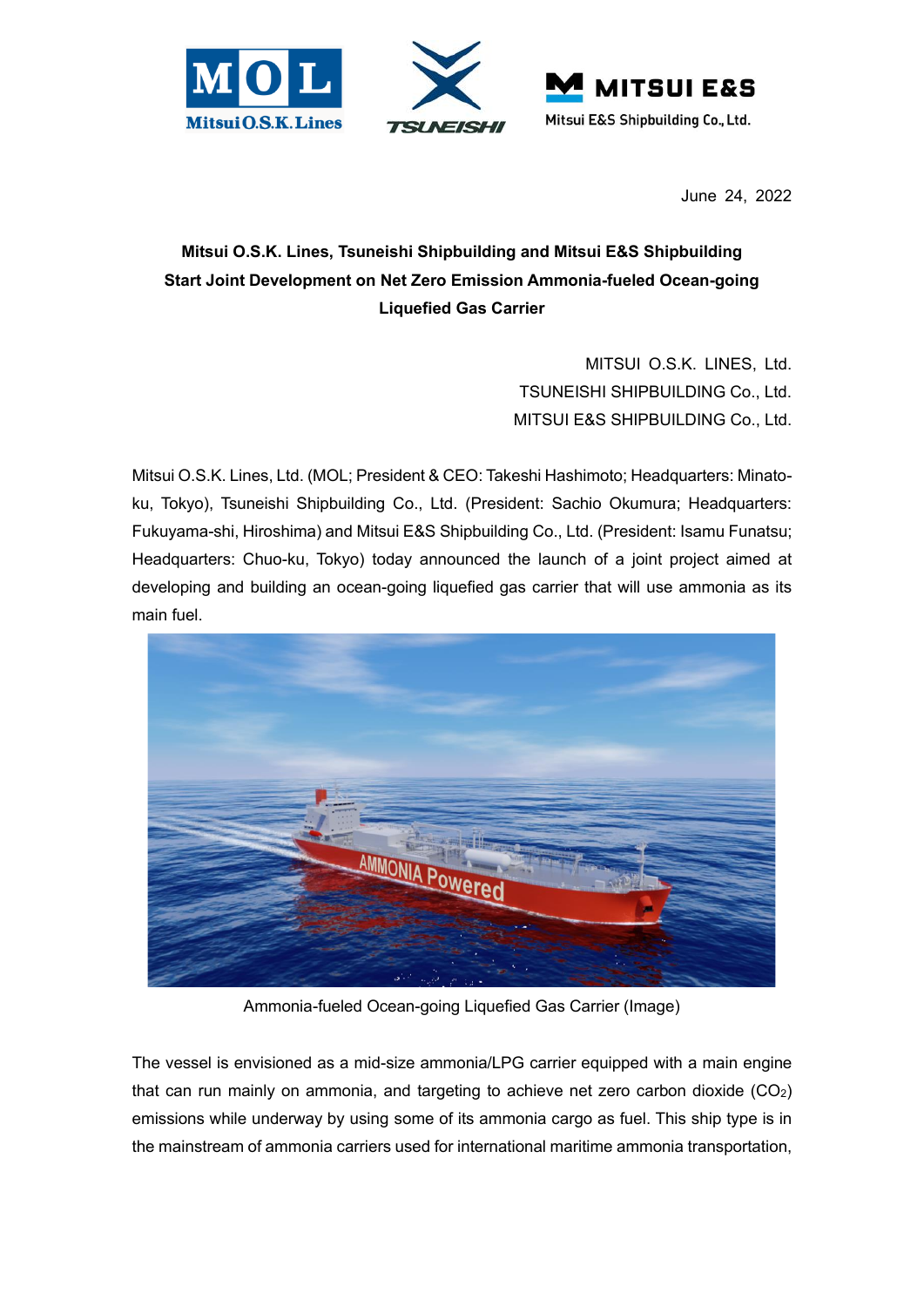therefore, the vessel is able to call at major ammonia and LPG shipping and receiving ports around the world, meaning it can be used on a broad range of routes.

The three companies continue to move toward the joint development and design of the ship, and plans delivery and introduction of the vessel around 2026 as the first "net zero emission ocean-going vessel," as stated in "MOL Group Environmental Vision 2.1."

In line with trends toward decarbonization, worldwide interest in ammonia fuel—which emits no CO<sub>2</sub> during combustion—is growing as a next-generation clean energy source. So the move to strategically use ammonia as fuel has been accelerating in the maritime industry as well.

The three companies will offer clean ocean transport solutions with net zero emission vessels and play a part in comprehensive efforts to realize a decarbonized society, while anticipating and responding to rising demand for ocean transport of ammonia.

[Outline of the vessel]

LOA: About 180m

Breadth: About 30m

Depth: About 19m

Cargo tank capacity: About 40,000m<sup>3</sup>

Main engine: MITSUI-MAN B&W type S60 two-stroke dual-fuel ammonia engine (under development)



Ammonia-fueled Ocean-going Liquefied Gas Carrier (Image)